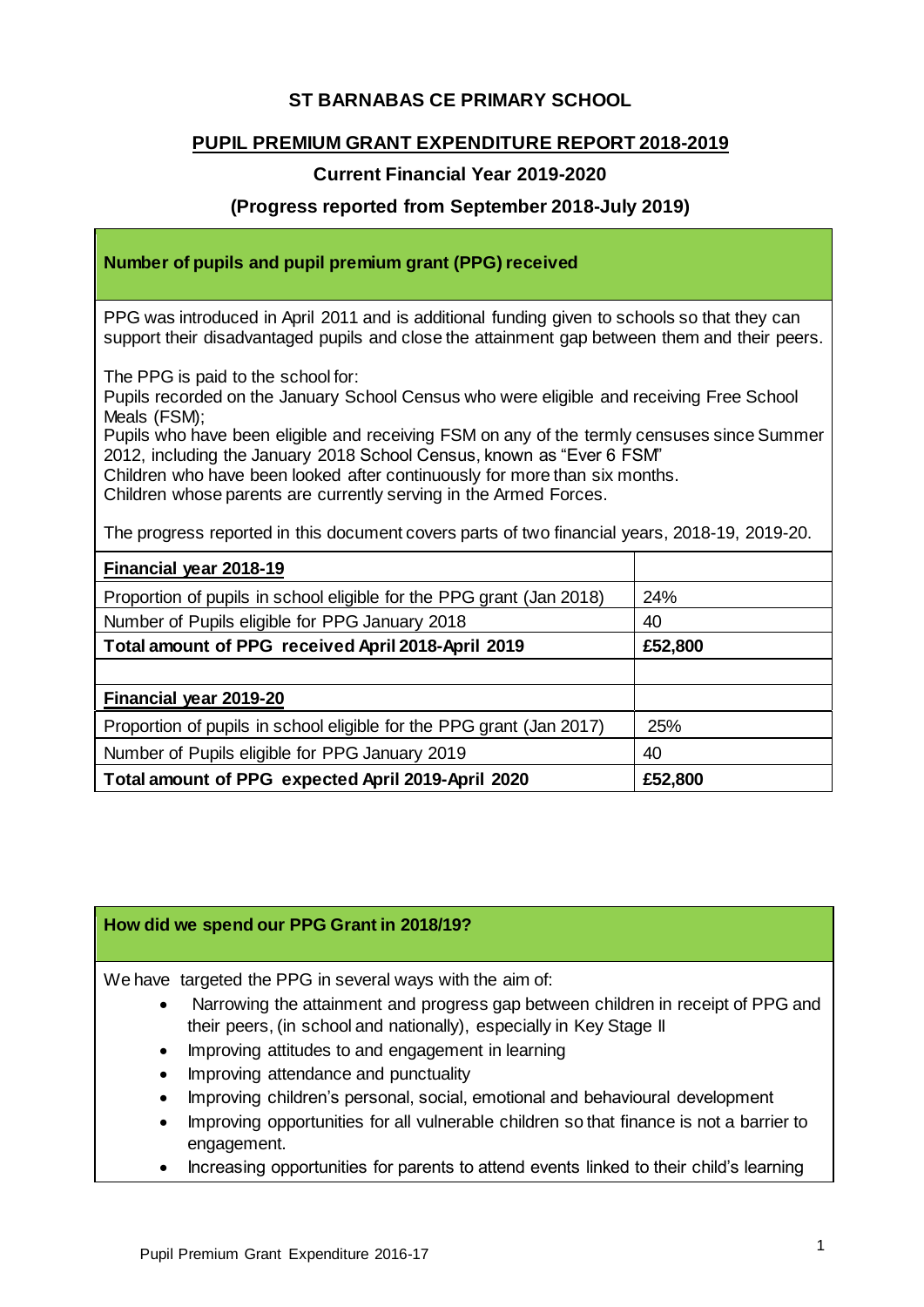We have spent our PPG on a range of measures targeted at named children who receive the PP Grant and their specific needs and priorities as well as on whole school strategies that research has shown have a positive impact on progress for all children. Please see Pupil Premium Strategy template for details of specific measures.

### **What has been the impact of this spending?**

#### **Attainment and Progress**

**Comparisons to National Data July 2019 (based on Raise online October 2019)**

### **At the end of Year 6** :

### **Attainment:** *compared to disadvantaged pupils nationally*

*Our disadvantaged pupils performed higher than national disadvantaged pupils in reading at expected standard; almost at national for expected attainment in writing and higher than average in maths - greater depth. They attained lower than national disadvantaged in Reading at GD, writing and maths at expected. Context is important when reading these results – these are based on 6 disadvantaged pupils who each account for 16.7% of the result, 5 of whom were SEN support in one or more subjects at the time of the assessments.*

#### *Reading, Writing & Maths combined:*

50% of our disadvantaged pupils attained Expected standard in all 3 subjects, compared to 51% of disadvantaged pupils nationally. The gap between school disadvantaged and nondisadvantaged nationally was -21% (similar to 2018) . No children reached higher standard in all 3 (compared to 5% nationally- although none were higher attainers.) The gap at higher attainment is -13%.(similar to 2018|)

#### *Reading*:

*Expected attainment or higher -* 67% attained expected standard/+ in reading, which, although lower than the 2018 cohort (75%), was 5% higher than disadvantaged students nationally. However, the gap between disadvantaged pupils in our school and national non-disadvantaged pupils was slightly higher by 6%.

*Higher Attainment* - No children managed to attain the higher standard in reading (although no children had high prior attainment) so our attainment was below national, by 17%, however the gap between school disadvantaged pupils and national non-disadvantaged pupils was slightly reduced by 2% to -31%.

#### *Writing*

**Expected attainment or higher:** Out of 2 low prior attainers and 3 middle attainers (each child = 20%) 67% of our disadvantaged pupils reached expected standard/+ in writing, (compared to 75% 2018) although the difference between our school and national disadvantaged was only -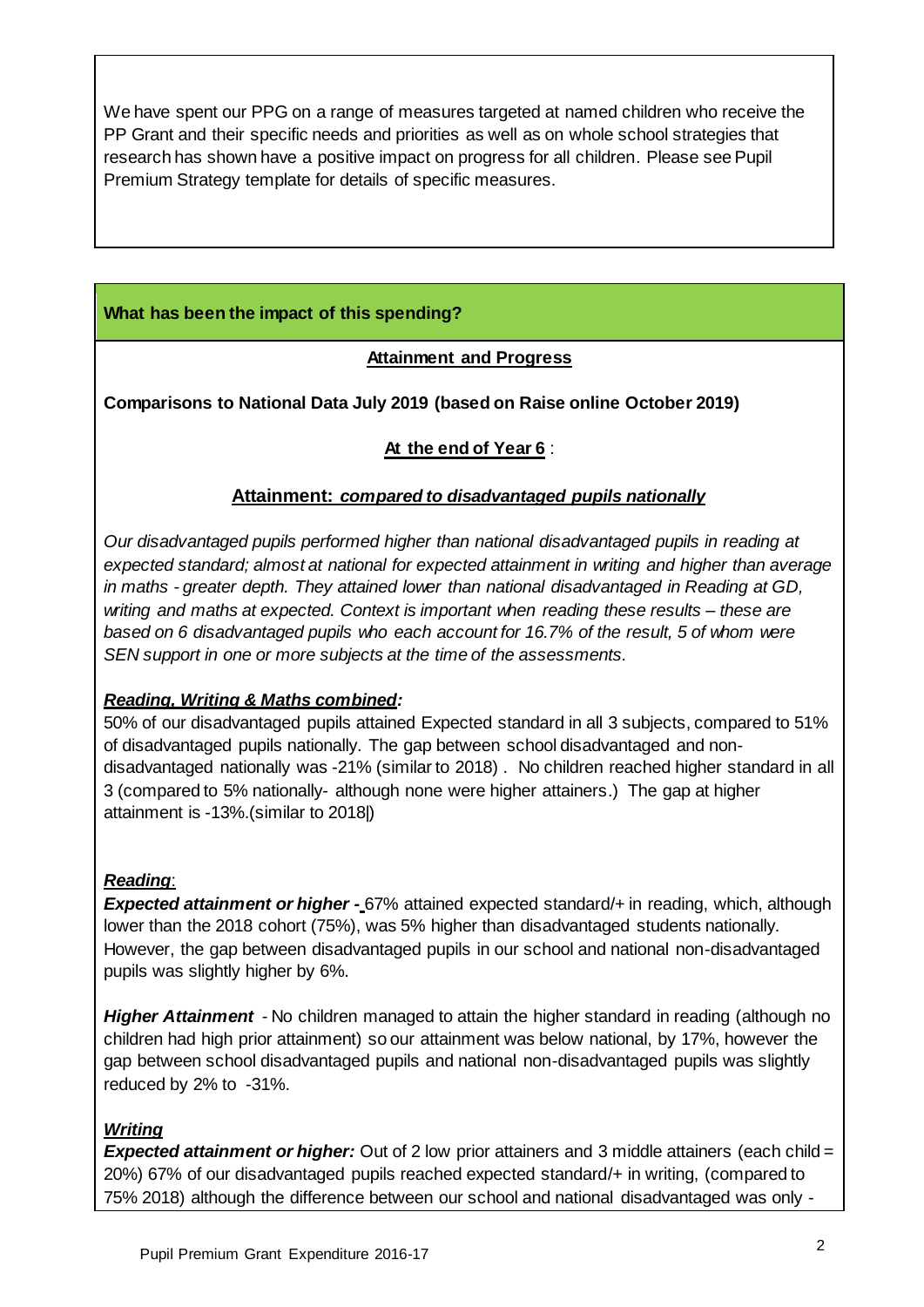1%. The gap between our disadvantaged and national non-disadvantaged was -16%, an increase of 8%.

*Higher Attainment:* No children attained higher standard (although none had high prior attainment) and the gap remained the same at -24%.

# *Maths :*

*Expected Attainment or higher:* Out of 2 low prior attainers and 3 middle attainers (each child  $= 20\%$ ) 50% of our pupils attained expected standard  $/$ +, the same as 2018 and 17% below national (67%)

The attainment gap between our disadvantaged and national non-disadvantaged has slightly increased by 3% to 34%.

*Higher Attainment:* 17% of our disadvantaged pupils attained higher standard, (although no disadvantaged pupils had high prior attainment at KS1,) an increase of 4% from 2018. This is 1% more than national figures for disadvantaged. Hence the gap was reduced by 16% to -15%.

# *Progress: compared to disadvantaged pupils nationally*

## *NB – Progress figures are based on 5 children, rather than 6, as one child came from Poland in Y5 and had no previous attainment data.*

Compared to **disadvantaged pupils nationally**, the progress of PPG pupils was lower than national in R,W,M, with the most significant difference being in maths.

*Reading*: Score at -0.76 was 0.14 below national average . The gap between our disadvantaged and non-disadvantage nationally widened by 2.5. Middle prior attainers made the most progress than low attainers.

*Writing*: Score at -1.00 was -0.5 below national average. However the gap reduced by 0.83. Middle attainers made good progress with an average score of 2.34 (national average = 0.29)

*Maths*: Score at -4.3 was -3.6 less than national for disadvantaged pupils. The gap widened by 2.57. Both mid and low prior attainers performed less than national average.

# **At the end of Year 2**

# **Attainment:** *Compared to National Non-Disadvantaged – based on 5 pupils*

*Reading attainment at expected dipped slightly this year, although children performed better at GD. In maths there was another dip, and the most significant dip was in writing.*

*Reading*: Prior attainment: 1 low, 4 middle attainers *Expected attainment or higher* :60% reached expected standard or higher, compared to 66% in 2018 and the gap widened from a positive to -18%.

*Higher attainment:* 40% of our pupils attained the higher standard, compared to 28% nondisadvantaged nationally, and the gap was around the same as last year.

*Writing:* Prior attainment: 3 low, 2 middle attainers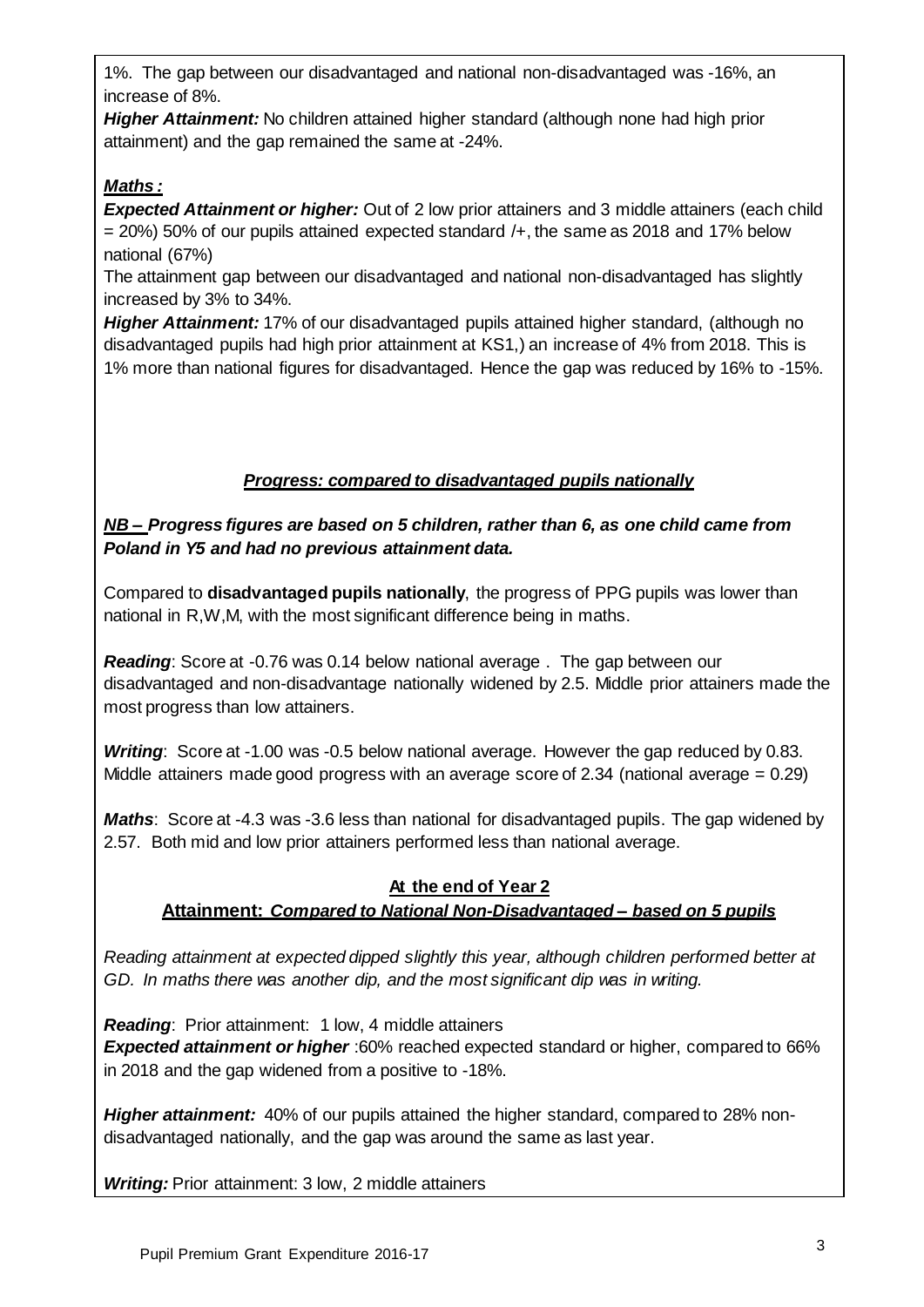*Expected attainment or higher:* Only 20% reached this, compared to 86% last year, resulting in a gap of -53%.

No children reached higher attainment in writing.

*Maths:* Prior attainment: 2 low, 3 middle attainers.

*Expected attainment or higher:* 60% attained expected or higher compared to 86% last year. The gap between our disadvantaged and national non-disadvantaged has widened to 19%.

*Higher attainment:* No children gained higher standard, resulting in a gap of 24%

# **EYFS**

.

Although the % of children obtaining a Good Level of Development (GLD) has declined from 100% (2018) to 75%(2019), there is now no in school gap between PPG and all pupils, as both attained 75% GLD.

## **Phonics**

A higher % of pupils passed year 1 phonics this year (83% compared to 80% in 2018). The school is in line with national non-disadvantaged pupils (84%).

## **Pastoral Support**

A high number of PPG pupils have benefitted from pastoral support in 2018-19. This has been through a mix of timetabled interventions to work on specific social and emotional issues but also on a needs basis – accessed by pupils as they have needed it, especially older KS2 pupils. Some PPG pupils have also worked with our Primary Mental Health Worker on anxiety and anger.

This support has also extended to the parents/carers of these pupils, on a range of issues affecting the wellbeing and attendance of pupils.

We have seen improvements in resilience and attitude of the pupils who have accessed this support, meaning they have been more 'available to learn' and in the case of Year 6 pupils, able to make a successful transition to secondary school, in particular a child diagnosed with Asperger's and 1 child with MLD on an EHCP. Exclusions have been rare as pupils have been supported to better manage their emotions and pupils have acknowledged how helpful this support has been.

We acknowledge the need to continue to support pupils with their mental health and continue to develop resilience when difficulties in life arise.

## **Attendance and Engagement in School**

Most PPG pupils have attended after school clubs throughout the year and have engaged well in school life such as the School Council, Worship Committee, fundraising, and carrying out responsibilities in Year 6.

**Attendance 2018-2019** – This is an improving picture, as PPG and non-PPG pupils have attendance of 94%. This is due to the work done with parents and children to motivate and encourage attendance, whilst closer monitoring of absence.